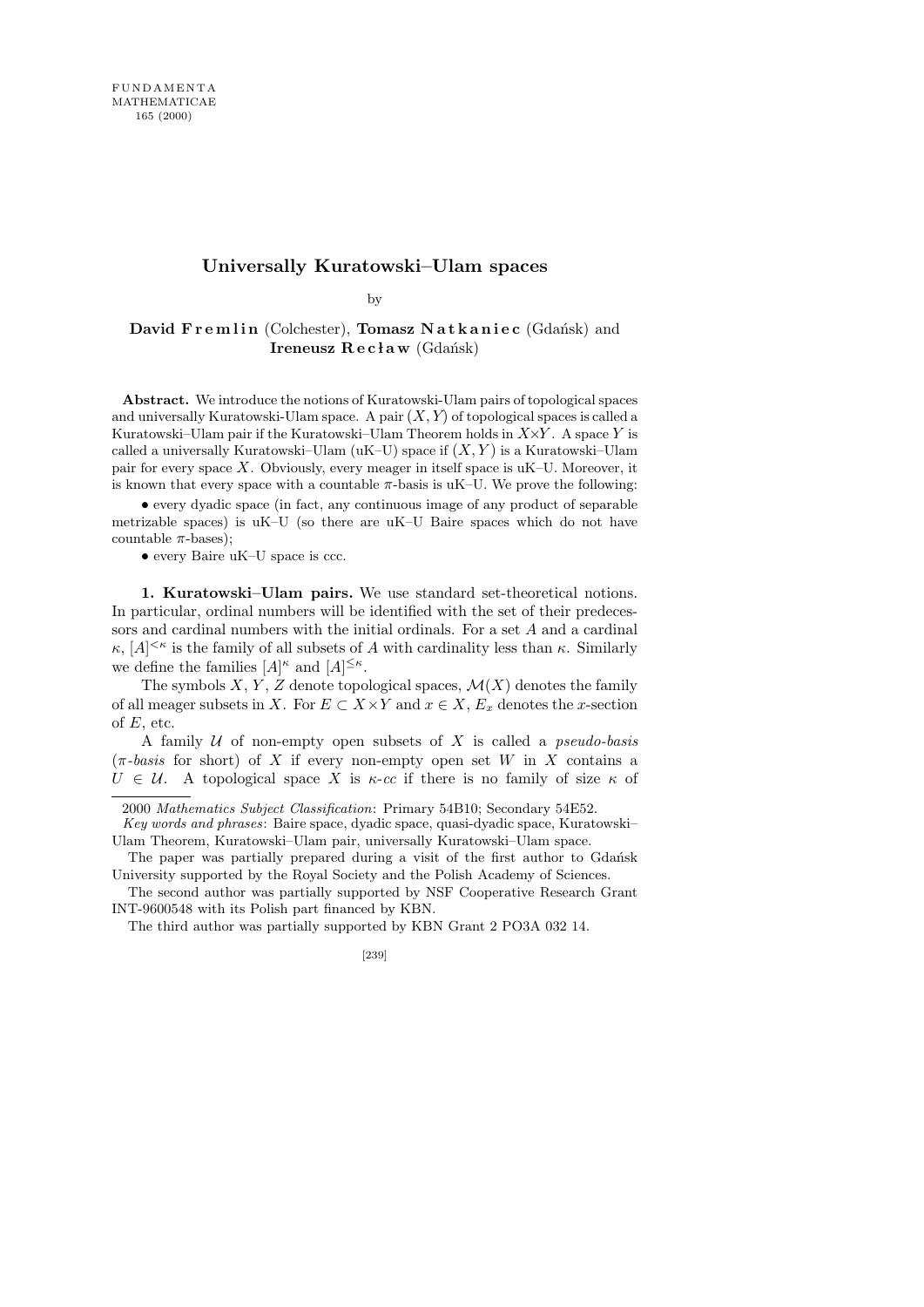open, pairwise disjoint sets in  $X$ . Note that the ccc property is the same as  $\omega_1$ -cc.

For a given space  $X$  we will use the following two cardinals:

$$
add(\mathcal{M}(X)) = \min\Big\{|\mathcal{D}| : \mathcal{D} \subset \mathcal{M}(X) \& \bigcup \mathcal{D} \notin \mathcal{M}(X) \Big\},\
$$

$$
\pi(X) = \min\{|\mathcal{U}| : \mathcal{U} \text{ is a } \pi\text{-basis for } X\}.
$$

A pair of topological spaces  $(X, Y)$  is called a Kuratowski–Ulam pair (briefly,  $K-U$  pair) if the Kuratowski–Ulam theorem holds in  $X \times Y$ :

K–U: If  $E \in \mathcal{M}(X \times Y)$ , then  $\{x \in X : E_x \notin \mathcal{M}(Y)\} \in \mathcal{M}(X)$ .

Kuratowski and Ulam proved that  $(X, Y)$  is a K–U pair whenever  $\pi(Y)$  < add $(\mathcal{M}(X))$ . (See, e.g., [KK] or [JO, Theorem 15.1, p. 56]. For applications of this method for Ellentuck topologies generated by filters see [IR].) Thus any pair  $(X, Y)$ , where Y is a topological space with a countable  $\pi$ -basis, is a K–U pair. This fact suggests the consideration of the following property of topological spaces.

DEFINITION 1. A topological space Y is called a universally Kuratowski– Ulam space (uK–U space for short) if  $(X, Y)$  is a K–U pair for any topological space  $X$ .

Thus, by the Kuratowski–Ulam theorem, every space  $Y$  with a countable  $\pi$ -basis is a uK–U space. Note also that every space Y meager in itself is uK–U.

The scheme of this paper is the following. First we show that there are uK–U Baire spaces without countable  $\pi$ -basis. Next we prove that every Baire uK–U space satisfies the ccc condition and give some examples of Baire ccc spaces which are not uK–U. We finish with descriptions of properties of the class of uK–U spaces.

THEOREM 1. If S is a dense subspace of  $2^{\kappa}$ , Z a regular topological space and  $f : S \to Z$  a continuous surjection, then Z is a uK–U space.

Fix the following notation. By  $\Phi$  we denote the family of all functions  $\varphi: A \to 2$  where  $A \in [\kappa]^{<\omega}$ . There is a canonical isomorphism U between the family  $\Phi$  and the family U of all basic open sets in  $2^{\kappa}$ :  $U(\varphi) = \{y \in 2^{\kappa} : \varphi \subset y\}.$ Note that if  $\varphi \subset \psi$ ,  $\varphi, \psi \in \Phi$ , then  $U(\psi) \subset U(\varphi)$ . We say that a set  $U \subset S$  is basic open in S if  $U = \tilde{U} \cap S$  for some basic open set  $\tilde{U} \subset 2^{\kappa}$ . We say that a set  $A \subset 2^{\kappa}$  is determined by a set of coordinates  $\tau \subset \kappa$  if  $A = \{y \in 2^{\kappa} : y | \tau \in A^*\}$ for some  $A^* \subset 2^{\tau}$ . By cl(A), int(A) we denote the closure and interior of A in the space  $2^{\kappa}$ , and by  $\text{cl}_S(A)$ , int<sub>S</sub>(A) the closure and interior of A in S.

We will use the following lemma: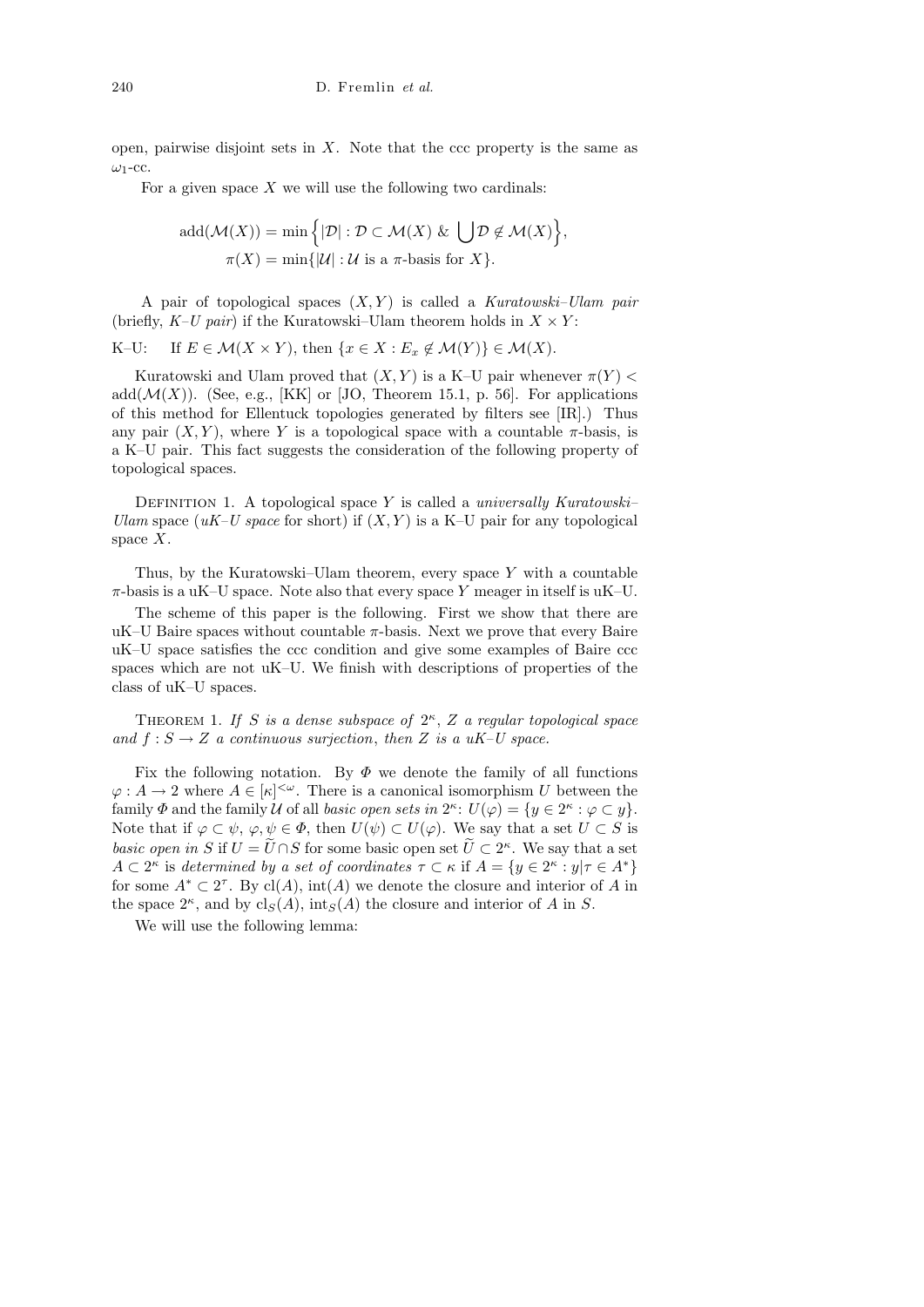LEMMA 1. If  $W \subset S$  is a regular open set then it is a countable union of basic open sets in S.

Proof. Note that S, as a dense subspace of  $2^{\kappa}$ , has the ccc property. Thus we can find a sequence  $\langle B_n \rangle_{n \leq \omega}$  of basic open sets in 2<sup>κ</sup> such that  $S \cap \bigcup_{n \leq \omega} B_n$ is a dense subset of W. Each  $B_n$  is determined by  $\tau_n \in [\kappa]^{<\omega}$ . Consider  $\tau =$  $\bigcup_{n<\omega}\tau_n\in[\kappa]^{\leq\omega}$ . Then  $\text{cl}(W)=\text{cl}(\bigcup_{n<\omega}B_n)$  is determined by  $\tau$ . Therefore  $int(cl(W))$  is determined by  $\tau$ , so it is expressible as  $\bigcup_{n<\omega} U_n$ , where  $U_n$  are basic open sets in  $2^{\kappa}$ .

Now consider  $U = S \cap \bigcup_{n \in \omega} U_n$ . Observe that  $W = \text{int}_S(\text{cl}_S(W))$  $S \cap \text{int}(\text{cl}(W))$ , so  $W = U$ .

COROLLARY 1. If V is a non-meager open set in  $Z$ , then there exists a basic open set  $W \subset S$  such that  $f[W]$  is non-meager and  $f[W] \subset V$ .

Proof. Because  $Z$  is regular, there exists a non-meager open  $V'$  such that  $\operatorname{cl}_{Z}(V') \subset V$ . In fact, for each  $z \in V$  there is an open set  $V_x$  such that  $x \in V_x \in \text{cl}_Z(V_x) \subset V$ . If all  $V_x$  are meager then by the Banach Category Theorem [JO, Theorem 16.1, p. 62],  $V = \bigcup_x V_x$  is meager, a contradiction.

Put  $W_0 = f^{-1}[V']$  and  $W_1 = \text{int}_S(\text{cl}_S(W_0))$ . Note that  $W_1$  is regular open in S and  $V' \subset f[W_1] \subset V$ . By Lemma 1,  $W_1$  is a countable union of basic open sets in S, so the image of one of them is non-meager.

*Proof of Theorem 1.* Let X be any topological space and  $E \subset X \times Z$  be a nowhere dense closed set.

Let  $P$  be the set of all pairs  $(G, I)$  where G is an open set in X and  $I \in [\kappa]^{<\omega}$ . Define a relation  $\prec$  on  $P$  by  $(H, J) \prec (G, I)$  if

- $H \subset G$  and  $J \supset I$ , and
- if  $W \subset S$  is a basic open set determined by I then either  $- H \times f[W] \subset E$ , or
	- there exists  $W' \subset W$ , a basic open set determined by J, and an open set  $U \subset Z$  such that  $f[W'] \subset U$  and  $(H \times U) \cap E = \emptyset$ .

CLAIM. For any  $(G, I) \in \mathcal{P}$  and any non-empty open set  $G_0 \subset G$  there exists  $(H, J) \in \mathcal{P}$  such that  $(H, J) \prec (G, I)$  and  $H \subset G_0$ .

In fact, let  $|I| = n$  and  $\{W_i : 0 \le i \le 2^n\}$  be the finite sequence of all basic open sets determined by I. For each  $i \leq 2^n$  consider two cases. If  $G_{i-1} \times f[W_i] \subset E$ , set  $G_i = G_{i-1}$  and  $J_i = J_{i-1}$ . (Here  $J_0 = I$ .) Otherwise find  $W_i' \subset W_i$ , a basic open set in S determined by  $J_i$ , and open sets  $U_i \subset Z$ ,  $G_i \subset G_{i-1}$  with  $f[W'_i] \subset U_i$  and  $(G_i \times U_i) \cap E = \emptyset$ . Finally, set  $H = G_{2^n}$  and  $J=\bigcup_{0$ 

Now choose inductively a sequence  $\mathcal{P}_n \subset \mathcal{P}$  such that

- $\mathcal{P}_0 = \{(X, \emptyset)\}.$
- If  $(H, J), (H', J')$  are distinct members of  $\mathcal{P}_n$  then  $H \cap H' = \emptyset$ .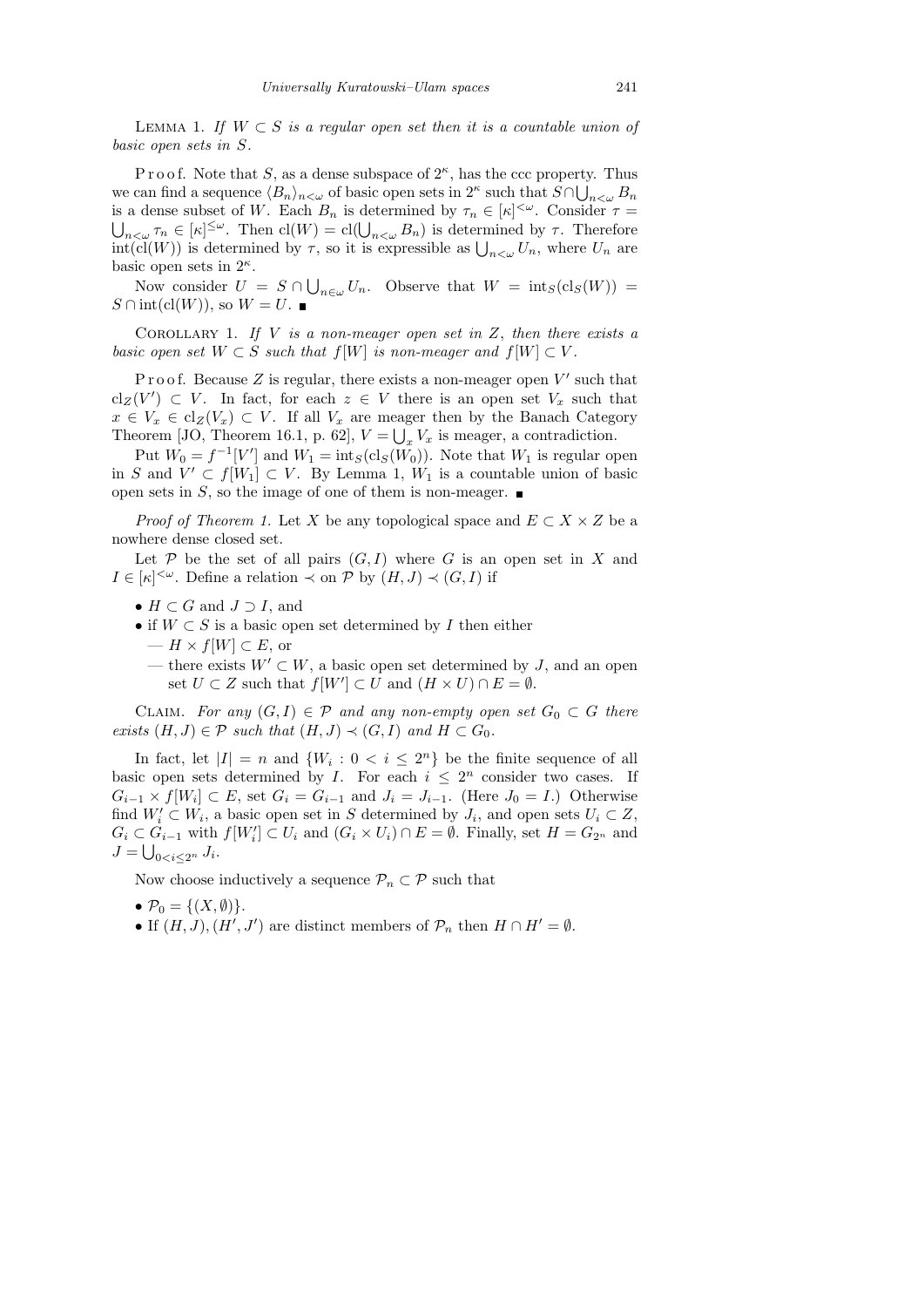- For  $(H, J) \in \mathcal{P}_{n+1}$  there exists  $(G, I) \in \mathcal{P}_n$  such that  $(H, J) \prec (G, I)$ .
- $\mathcal{P}_{n+1}$  is a maximal family which satisfies the conditions above.

Then all the  $G_n^* = \bigcup \{H : (H, J) \in \mathcal{P}_n\}$  are open and dense, so  $\bigcap_{n < \omega} G_n^*$  is comeager in X.

Take any  $x \in \bigcap_{n<\omega} G_n^*$ . We have to prove that  $E_x$  is meager. It is sufficient to prove that for any non-meager open set  $V \subset Z$  there exists a non-empty open set  $V_0 \subset V$  with  $E_x \cap V_0 = \emptyset$ .

Fix a non-meager open set  $V \subset Z$ . By Corollary 1 there exists a basic open set  $W_0 \subset S$  such that  $f[W_0] \subset V$  is non-meager. Assume that  $W_0$  is determined by  $J \in [\kappa]^{<\omega}$ . For x there is a sequence  $\langle (H_n, J_n) \rangle_n$  such that for each n,

- $(H_n, J_n) \in \mathcal{P}_n$ ;
- $x \in H_n$ ;
- $(H_{n+1}, J_{n+1}) \prec (H_n, J_n)$ , so  $J_{n+1} \supset J_n$ .

Since J is finite, there exists n with  $J_{n+1} \cap J = J_n \cap J$ . Note that  $J_n$ determines a finite partition of S. Since  $f[W_0]$  is non-meager, there exists an open basic set W determined by  $J_n$  such that  $f[W \cap W_0]$  is not meager. Since E is nowhere dense,  $H_{n+1} \times f[W] \not\subset E$ . Therefore there exists  $W' \subset W$ , a basic open set of S determined by  $J_{n+1}$ , and an open set  $U \subset Z$  such that  $(H_{n+1} \times U) \cap E = \emptyset$  and  $f[W'] \subset U$ . Now  $W' \cap W_0 \neq \emptyset$ , so  $f[W' \cap W_0] \neq \emptyset$ and  $U \cap V \neq \emptyset$ . We have  $x \in H_{n+1}$  and  $(H_{n+1} \times (U \cap V)) \cap E = \emptyset$ , so  $(U \cap V) \cap E_x = \emptyset$ .

In particular, for every cardinal  $\kappa$  the space  $2^{\kappa}$  is uK-U.

COROLLARY 2. There exists a  $uK-U$  Baire space Y without a countable  $\pi$ -basis.

Proof. Consider  $Y = 2^{\omega_1}$ . By Theorem 1, Y is a uK-U space. On the other hand, it is well known that  $\pi(Y) = \omega_1$ . In fact, let  $\{U_n : n < \omega\}$  be a sequence of basic open sets in Y. For each n there exists  $A_n \in [\omega_1]^{<\omega}$  and  $\varphi_n: A_n \to 2$  such that  $U_n = U(\varphi_n)$ . Then  $A = \bigcup A_n$  is countable. Choose  $\alpha \in \omega_1 \setminus A$  and take  $V = \{y \in Y : y(\alpha) = 1\}$ . Then V is open in Y and no  $U_n$ is contained in V. Thus  $\{U_n : n \in \omega\}$  is not a  $\pi$ -basis for Y.

A compact space  $X$  is said to be *dyadic* if it is a continuous image of the space  $2^{\kappa}$  for some cardinal  $\kappa$  (cf. [RE, p. 285]). Thus Theorem 1 implies the following.

COROLLARY 3. Every dyadic space is  $uK-U$ .

A topological space  $X$  is said to be quasi-dyadic if it is a continuous image of the Tikhonov product  $\prod_{\alpha} X_{\alpha}$  of a family  $\{X_{\alpha} : \alpha < \kappa\}$  of metric separable spaces (see [FG]).

THEOREM 2. Every regular quasi-duadic space is  $uK-U$ .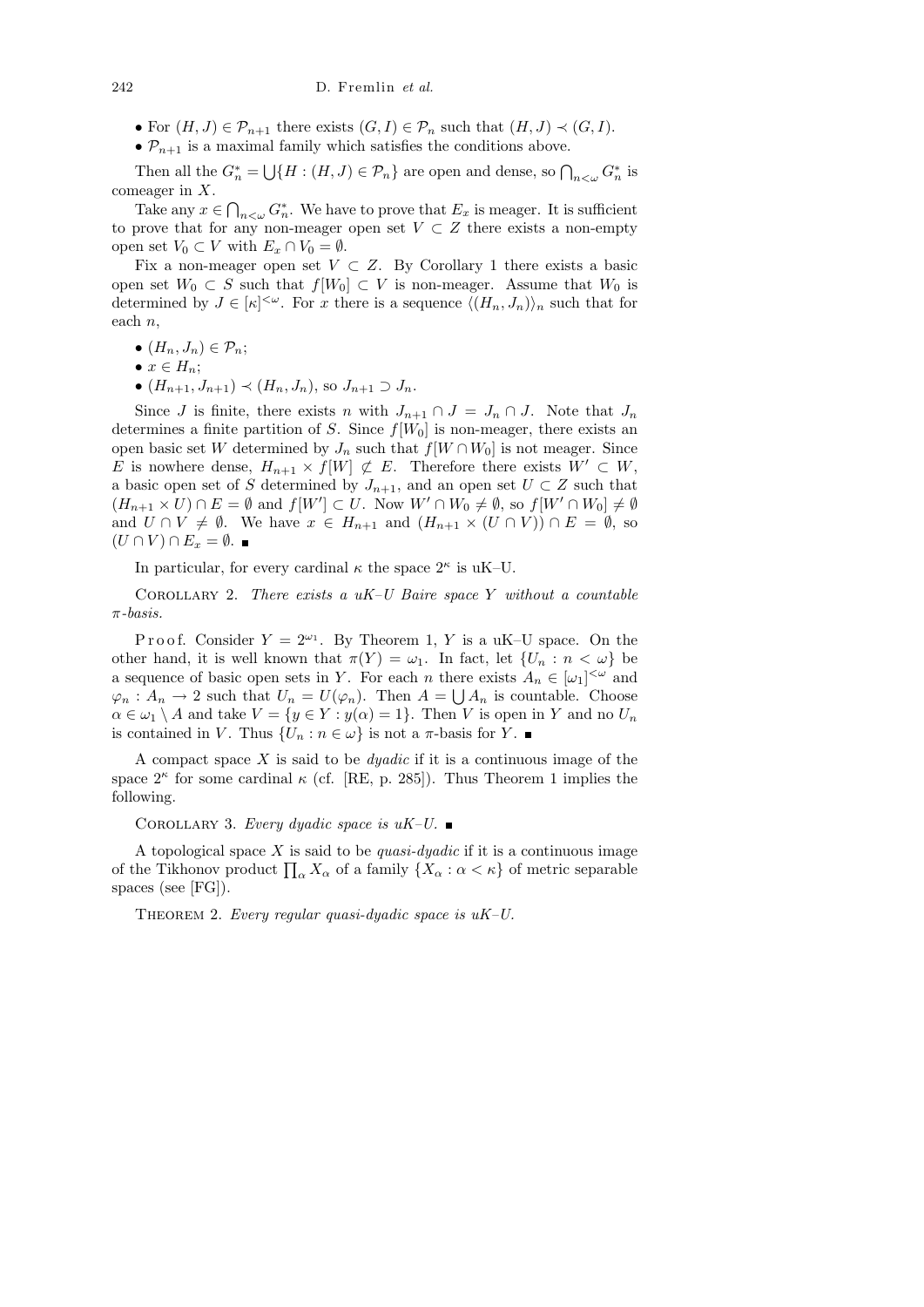Proof. We start with the following lemma.

Lemma 2. Every metric separable space is a continuous image of a dense subset of the space  $2^{\omega}$ .

P r o o f. This is a consequence of the fact that every metric separable space is homeomorphic to a subspace of the Hilbert cube  $I^{\omega}$  (see e.g. [AK, Theorem 4.14, p. 22) and that  $I^{\omega}$  is a continuous image of  $2^{\omega}$ . Thus every metric separable space is a continuous image of some subspace of  $2^{\omega}$ . On the other hand, it is easy to prove that every subset of a Cantor set is a continuous image of a dense subset of  $2^{\omega}$ .

To complete the proof of Theorem 2, assume that Y is a regular space,  $X_{\alpha}$ ,  $\alpha < \kappa$ , are metric separable spaces, and  $f : \prod_{\alpha<\kappa} X_{\alpha} \to Y$  is a continuous surjection. For every  $\alpha < \kappa$  there exists a continuous surjection  $f_{\alpha}: A_{\alpha} \to X_{\alpha}$ , where  $A_{\alpha}$  is a dense subspace of  $2^{\omega}$ . Then the set  $\prod_{\alpha<\kappa}A_{\alpha}$  is dense in  $2^{\omega\kappa}$  and  $f \circ \prod_{\alpha < \kappa} f_\alpha$  is a continuous surjection from  $\prod_{\alpha < \kappa} A_\alpha$  onto Y. By Theorem 1, Y is a uK–U space.  $\blacksquare$ 

THEOREM 3. Assume that  $X$  is a non-meager space,  $Y$  is a Baire space and  $(X, Y)$  is a K–U pair. Then Y is add $(\mathcal{M}(X))$ -cc.

Proof. Suppose that  $\kappa = \text{add}(\mathcal{M}(X))$  and  $\mathcal{B} = \{B_\alpha : \alpha < \kappa\}$  is a family of open, non-empty, pairwise disjoint sets in Y. Let  $\mathcal{A} = \{A_{\alpha} : \alpha < \kappa\}$  be a family of nowhere dense sets in X with  $\bigcup \mathcal{A} \notin \mathcal{M}(X)$ . Define  $W \subset X \times Y$ ,  $W = \bigcup_{\alpha < \kappa} A_{\alpha} \times B_{\alpha}$ . Note that W is nowhere dense in  $X \times Y$ . In fact, fix a basic open set  $U \times V$  and consider two cases. If  $V_0 = V \setminus cl_Y(\bigcup_{\alpha < \kappa} B_\alpha) \neq \emptyset$ then  $U \times V_0$  is open and disjoint from W. Otherwise  $V_0 = \emptyset$ . Then  $V \cap B_\alpha \neq \emptyset$ for some  $\alpha < \kappa$ , so for an open, non-empty set  $U' \subset U \setminus A_\alpha$  we find that  $U' \times (V \cap B_{\alpha})$  is a non-empty open set disjoint from W.

On the other hand,

$$
\{x: W_x \notin \mathcal{M}(Y)\} = \bigcup \mathcal{A} \notin \mathcal{M}(X)
$$

thus  $(X, Y)$  is not a K–U pair.

REMARK. There exist completely regular spaces  $X$  non-meager in themselves with  $add(\mathcal{M}(X)) = \omega_1$ . In fact, it is well known that  $X = 2^{\omega_1}$  has this property. (All sets  $E_{\alpha} = \{x \in X : x(\xi) = 0 \text{ for } \xi \ge \alpha\}$  are closed and nowhere dense in X, but  $\bigcup_{\alpha<\omega_1} E_{\alpha} \notin \mathcal{M}(X)$ . Another example: the space  $(\omega^{\omega}, \tau_d)$  from Example 1 below; see [R].)

Thus we have the following.

COROLLARY 4. Every Baire  $uK-U$  space satisfies the ccc condition.

Now we will show that the assumption of  $\operatorname{ccc}$  for a Baire space Y is not sufficient to make it uK–U.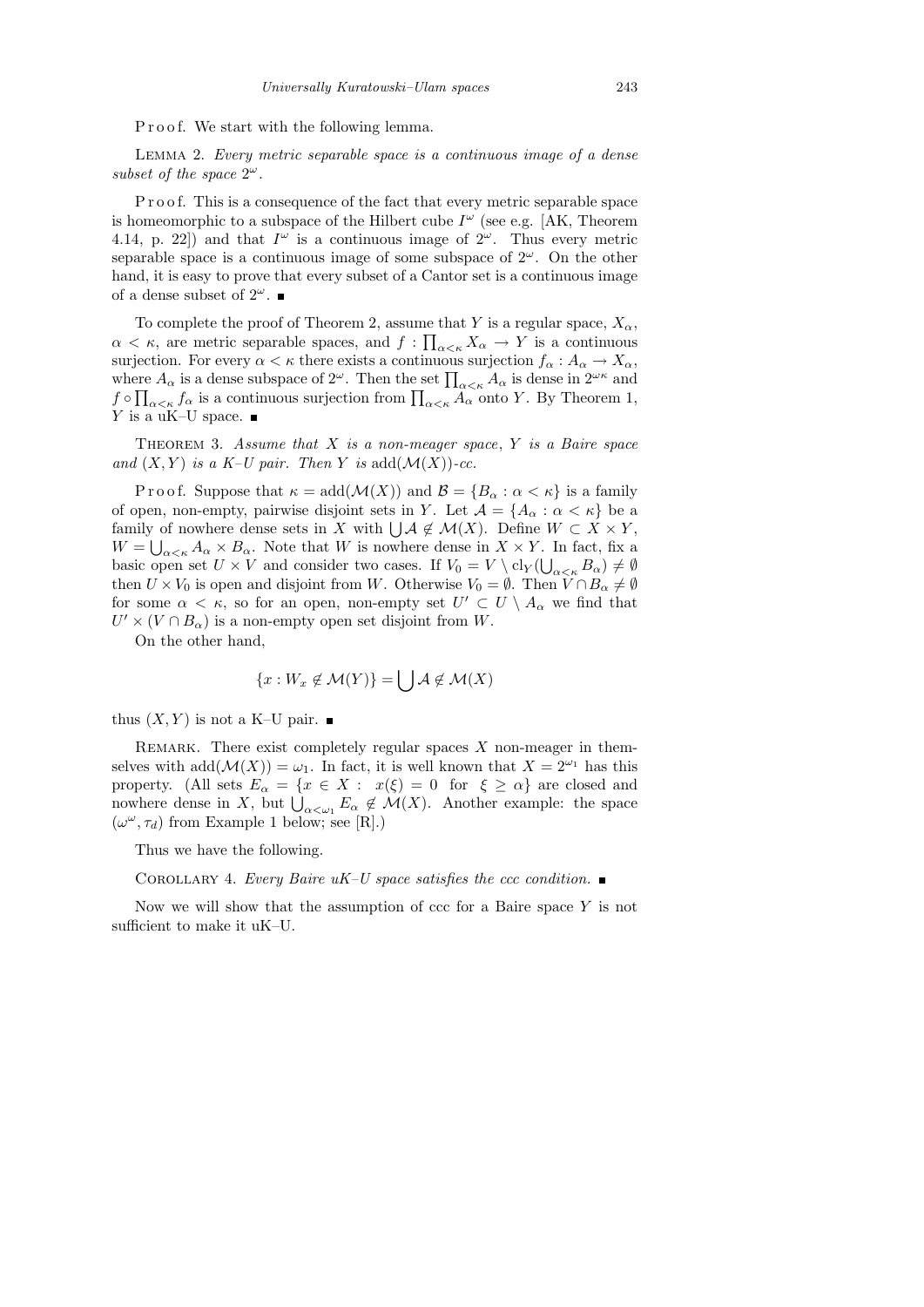For  $s \in \omega^{\leq \omega}$  and  $f \in \omega^\omega$  with  $s \subset f$  define

$$
(s, f) = \{ g \in \omega^{\omega} : s \subset g \text{ and } f \le g \}.
$$

Note that the family of such pairs forms a basis for a ccc topology  $\tau_d$  on  $\omega^{\omega}$ . It is known that  $(\omega^{\omega}, \tau_d)$  is a completely regular, Baire space (see [R]). Moreover, let  $\tau$  denote the standard topology on  $\omega^{\omega}$ . For  $f, g \in \omega^{\omega}$  the symbol  $f \leq^* g$ means that the set  $\{n \in \omega : f(n) > g(n)\}\$ is finite.

EXAMPLE 1.  $((\omega^{\omega}, \tau), (\omega^{\omega}, \tau_d))$  and  $((\omega^{\omega}, \tau_d), (\omega^{\omega}, \tau_d))$  are not K-U pairs. Proof. Define  $W = \{(f, g) \in (\omega^\omega)^2 : f \leq^* g\}.$ 

CLAIM 1. W is meager in the topologies  $\tau_d \times \tau_d$  and  $\tau \times \tau_d$ .

Put  $W_n = \{(f, g) \in \omega^\omega \times \omega^\omega : \forall_{k>n} f(k) \leq g(k)\}\.$  We will verify that all  $W_n$  are nowhere dense in the topology  $\tau_d \times \tau_d$ . Let  $(s, f) \times (r, h)$  be a basic set. Fix  $\bar{k} > n$  such that  $\bar{k} \notin \text{dom}(s) \cup \text{dom}(r)$ . Choose  $s_1, r_1 \in \omega^{\leq \omega}$  such that  $s \subset s_1$ ,  $r \subset r_1$ ,  $s_1(\overline{k}) > r_1(\overline{k})$ ,  $s_1 \ge f | \text{dom}(s_1)$ , and  $r_1 \ge h | \text{dom}(r_1)$ . Let  $f_1$  be any extension of  $s_1$  with  $f_1 \geq f$  and  $h_1$  be any extension of  $r_1$  with  $h_1 \geq h$ . Then  $(s_1, f_1) \times (r_1, h_1) \subset (s, f) \times (r, h)$ . Observe that  $e(\overline{k}) > g(\overline{k})$  for each  $(e, g) \in (s_1, f_1) \times (r_1, h_1)$ . Thus  $(s_1, f_1) \times (r_1, h_1) \cap W_n = \emptyset$ , so  $W_n$  is nowhere dense, and consequently W is meager in the topology  $\tau_d \times \tau_d$ .

Similarly we can prove that W is meager in the topology  $\tau \times \tau_d$ .

CLAIM 2.  $W_f \notin \mathcal{M}(\tau_d)$  for each  $f \in \omega^\omega$ .

Note that  $W_f = \{h : f \leq^* h\}$ . Fix a basic set  $(s, g)$  and define  $g_1 \in \omega^\omega$  such that  $g_1(i) = h(i)$  if  $i \in \text{dom}(s)$  and  $g_1(i) = \max(h(i), f(i))$  otherwise. Then  $(s, g_1) \subset (s, g) \cap W_f$ . Therefore  $W_f$  is comeager in the topology  $\tau_d$ .

COROLLARY 5. The space  $(\omega^{\omega}, \tau_d)$  is not a uK-U space.

We also have another better known example of a ccc space which is not uK–U. Let d denote the density topology on the real line. Recall that  $(\mathbb{R}, d)$ is a Baire space with the ccc property, and  $A \subset \mathbb{R}$  is d-nowhere dense iff it is d-meager iff  $m(A) = 0$ . Here m denotes the Lebesgue measure. (The basic properties of this topology are described in [JO]. See also [FT] for more details.)

EXAMPLE 2. For  $X = (\mathbb{R}, d)$  the pair  $(X, X)$  is not a K–U pair.

P r o o f. Consider

$$
A = \{(x, y) : x - y \notin \mathbb{Q}\}.
$$

As is easily seen, both A and its complement are  $d \times d$ -dense (this is a consequence of Steinhaus' Theorem [HS], see also [AL]). Moreover, A is a  $G_{\delta}$ subset of the plane with full Lebesgue measure, so it contains a closed set  $E$ (in Euclidean topology so also in  $d \times d$  topology) with positive measure. The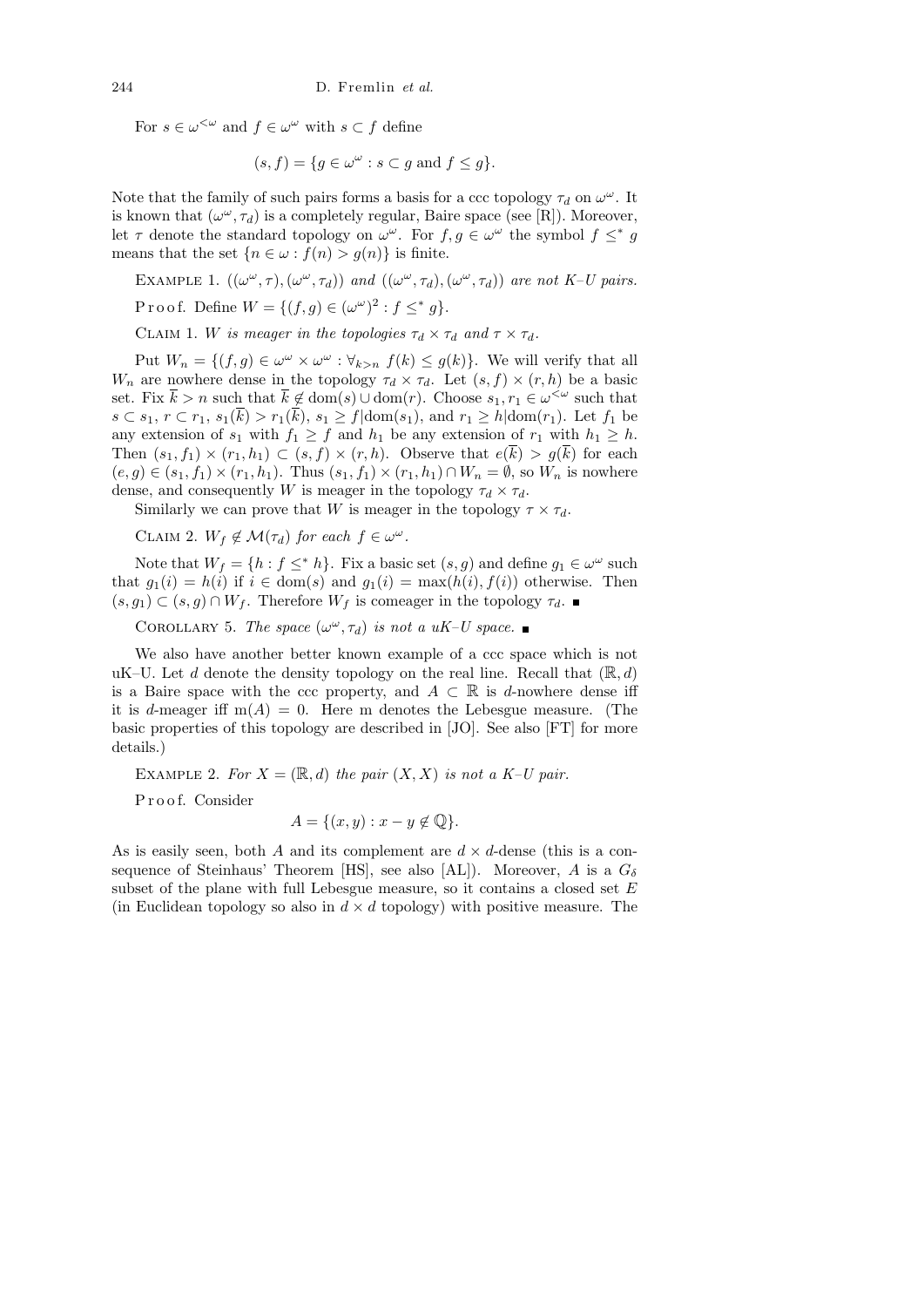set E is nowhere dense in  $(\mathbb{R}^2, d \times d)$  and, by Fubini's Theorem,

$$
\{x: E_x \notin \mathcal{M}(d)\} = \{x: \mathrm{m}(E_x) > 0\} \notin \mathcal{M}(d). \blacksquare
$$

2. Properties of the class of  $uK-U$  spaces. In this section we present more results and problems about uK–U spaces. We omit some proofs because they are standard.

PROPERTY 1. The product of finitely many  $uK-U$  spaces is also a  $uK-U$ space.

Proof. Assume that Y and Z are uK–U spaces, X is a topological space and E is a closed nowhere dense subset of  $X \times Y \times Z$ . Let  $E' = \{(x, y) \in$  $X \times Y : E_{(x,y)} \notin \mathcal{M}(Z)$ . Then  $E' \in \mathcal{M}(X \times Y)$ . Since  $(X,Y)$  is a K–U pair, we have  $\{x \in X : (E')_x \notin \mathcal{M}(Y)\} \in \mathcal{M}(X)$ .

Now observe that if  $E_x \notin \mathcal{M}(Y \times Z)$  then  $(E')_x \notin \mathcal{M}(Y)$ . In fact,

$$
E_x = \{(y, z) : (x, y, z) \in E\} = \{(y, z) : z \in E_{(x, y)}\}
$$

and this set is closed. Then  $\text{int}(E_x) \notin \mathcal{M}(Y \times Z)$ , and by the Banach Category Theorem, there exists an open set  $U \times V \subset E_x$  with  $U \times V \notin \mathcal{M}(Y \times Z)$ . Therefore  $U \notin \mathcal{M}(Y)$ ,  $V \notin \mathcal{M}(Z)$ , and

$$
U \subset \{y : (E_x)_y \notin \mathcal{M}(Z)\} \notin \mathcal{M}(Y),
$$

so

$$
(E')_x = \{ y : E_{(x,y)} \notin \mathcal{M}(Z) \} \notin \mathcal{M}(Y).
$$

Thus

$$
\{x \in X : E_x \notin \mathcal{M}(Y \times Z)\} \subset \{x \in X : (E')_x \notin \mathcal{M}(Y)\} \in \mathcal{M}(X).
$$

PROPERTY 2. The product of countably many  $uK-U$  spaces is a  $uK-U$ space.

P r o o f. Suppose that  ${Y_n}_{n<\omega}$  are uK–U spaces, X is any topological space and  $W \subset X \times \prod_{n \leq \omega} Y_n$  is a dense open set. Put  $\pi_n(x, y) = (x, y | n)$  for  $n \leq \omega$ (that is,  $\pi_n$  is the natural projection from  $X \times \prod_n Y_n$  onto  $X \times \prod_{i \leq n} Y_i$ ). Let  $W_n = \pi_n[W]$ ; then  $W_n$  is a dense open set in  $X \times \prod_{i \leq n} Y_i$ . Because finite products of uK–U spaces are uK–U (cf. Property 1),  $\{x \in X : (W_n)_x \text{ is dense}\}\$ is comeager for every n, so  $H = \{x \in X : (W_n)_x$  is dense for every n} is comeager in X.

Now, if there is an  $x \in H$  such that  $W_x$  is not dense in  $\prod_{n<\omega} Y_n$ , there are  $n < \omega$  and non-empty open sets  $G_i \subset Y_i$  for  $i < n$  such that  $W_x$  does not meet  $\prod_{i\leq n} G_i \times \prod_{i\geq n} Y_i$ . But then  $(W_n)_x$  does meet  $\prod_{i\leq n} G_i$ , which is impossible.

Applications. Recall that the product  $X \times Y$  of Baire spaces may be non-Baire. (Some conditions for X and Y which imply that  $X \times Y$  is a Baire space are described in [HMC].) Note that if X and Y are Baire spaces and  $(X, Y)$  is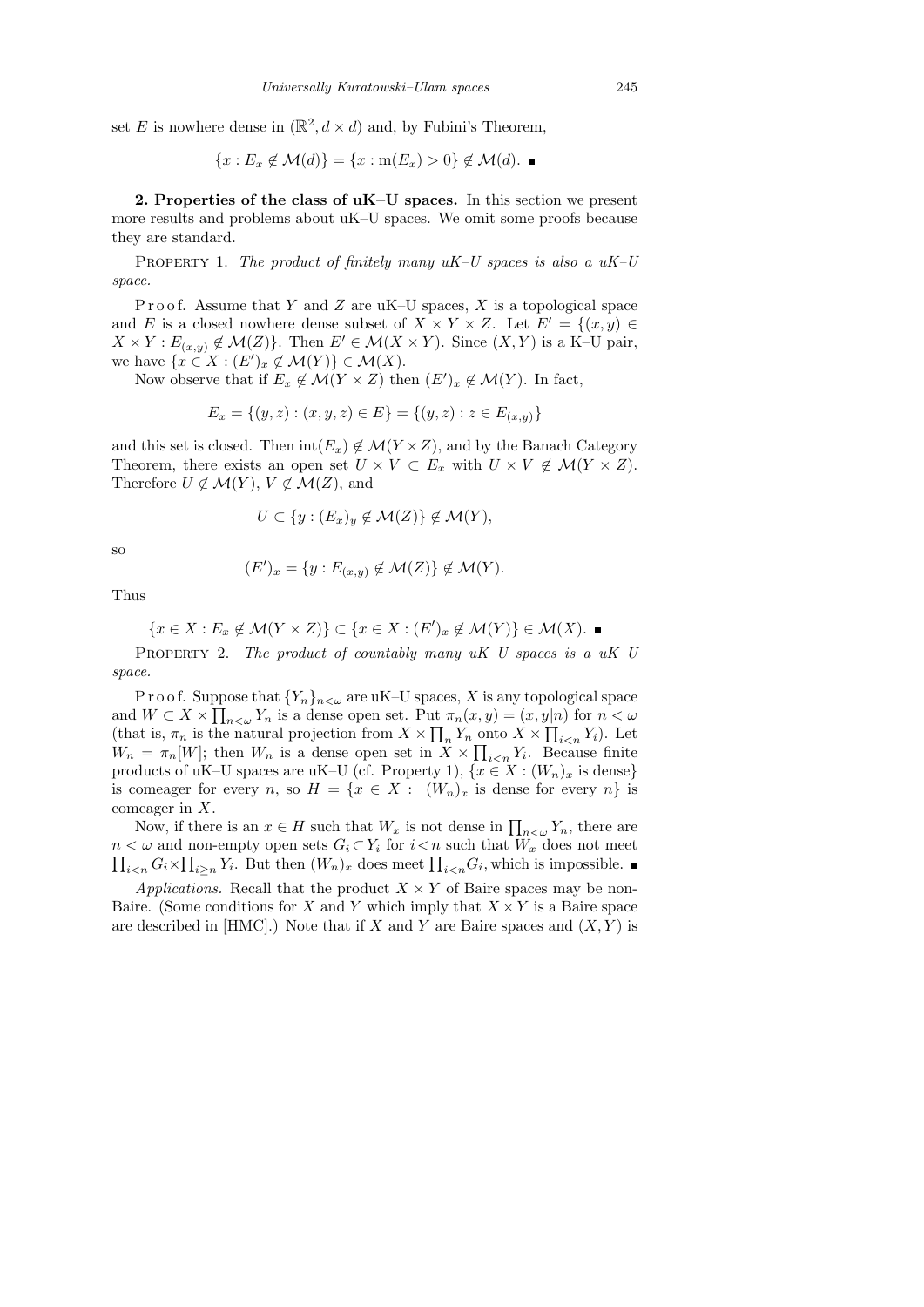a K–U pair, then  $X \times Y$  is a Baire space. Similarly, the product  $X \times Y$  of a Baire space  $X$  and a uK–U Baire space  $Y$  is a Baire space.

Remark. Property 2 leads to the natural problem whether the product of any family of uK–U spaces is always uK–U. This problem has been solved recently by D. Fremlin [DF] in the affirmative.

PROPERTY 3. Any open subspace of a uK–U space is itself  $uK-U$ .

PROPERTY 4. If  $Y_0$  is a dense subspace of a uK–U space Y, then it is also a uK–U space.  $\blacksquare$ 

PROPERTY 5. Assume that  $Y_0$  is a subspace of a uK–U space Y such that  $Y_0 \subset \text{int}_Y(\text{cl}_Y(Y_0)).$  Then  $Y_0$  is also a uK–U space.

EXAMPLE 3. There exists a subspace  $Y_0$  of a uK–U space Y which fails to be a uK–U space.

P r o o f. Take  $Y_0$  to be the discrete space of size  $\omega_1$ . As  $Y_0$  has weight  $\omega_1$ , it embeds into  $Y = [0, 1]^{2}$  (see e.g. [RE, Theorem 2.3.11, p. 113]). By Theorem 2, Y is uK–U, but  $Y_0$  is not ccc, so it is not uK–U, by Corollary 4.

We say that a set  $A \subset X$  is nowhere meager in a space X if  $U \cap A \notin \mathcal{M}(X)$ for every open, non-meager set  $U \subset X$ .

PROPERTY 6. Suppose that  $Y_0$  is a uK–U dense subspace of a space Y. If  $Y_0$  is nowhere meager in Y then Y is a uK–U space.

The assumption about  $Y_0$  cannot be omitted.

EXAMPLE 4. There exists a non-uK–U space Y with a dense  $uK-U$  subspace  $Y_0$ .

P r o o f. Let  $Y$  be any complete dense-in-itself metric space which is nonccc. By Corollary 4, Y is not uK–U space. For every  $n > 0$  choose a discrete set  $Y_n \subset Y$  which forms a 1/*n*-net in Y. Then  $Y_0 = \bigcup_{n>0} Y_n$  is dense in Y, dense in itself and meager in itself. Thus  $Y_0$  is a uK–U space.  $\blacksquare$ 

PROPERTY 7. Suppose that  ${Y_i : i < \omega}$  is a sequence of uK-U subspaces of a topological space Y. Then  $\bigcup_i Y_i$  is also a uK-U space.

COROLLARY 6. The topological sum of countably many  $uK-U$  spaces is a  $uK-U$  space.

EXAMPLE 5. The topological sum of uncountably many  $uK-U$  spaces may fail to be a  $uK-U$  space.

P r o o f. Let Y be a discrete space of size  $\omega_1$ . Then Y is not ccc, so it is not a uK–U space. On the other hand, every singleton is a uK–U space.  $\blacksquare$ 

PROPERTY 8. The homeomorphic image of a  $uK-U$  space is also a  $uK-U$ space.  $\blacksquare$